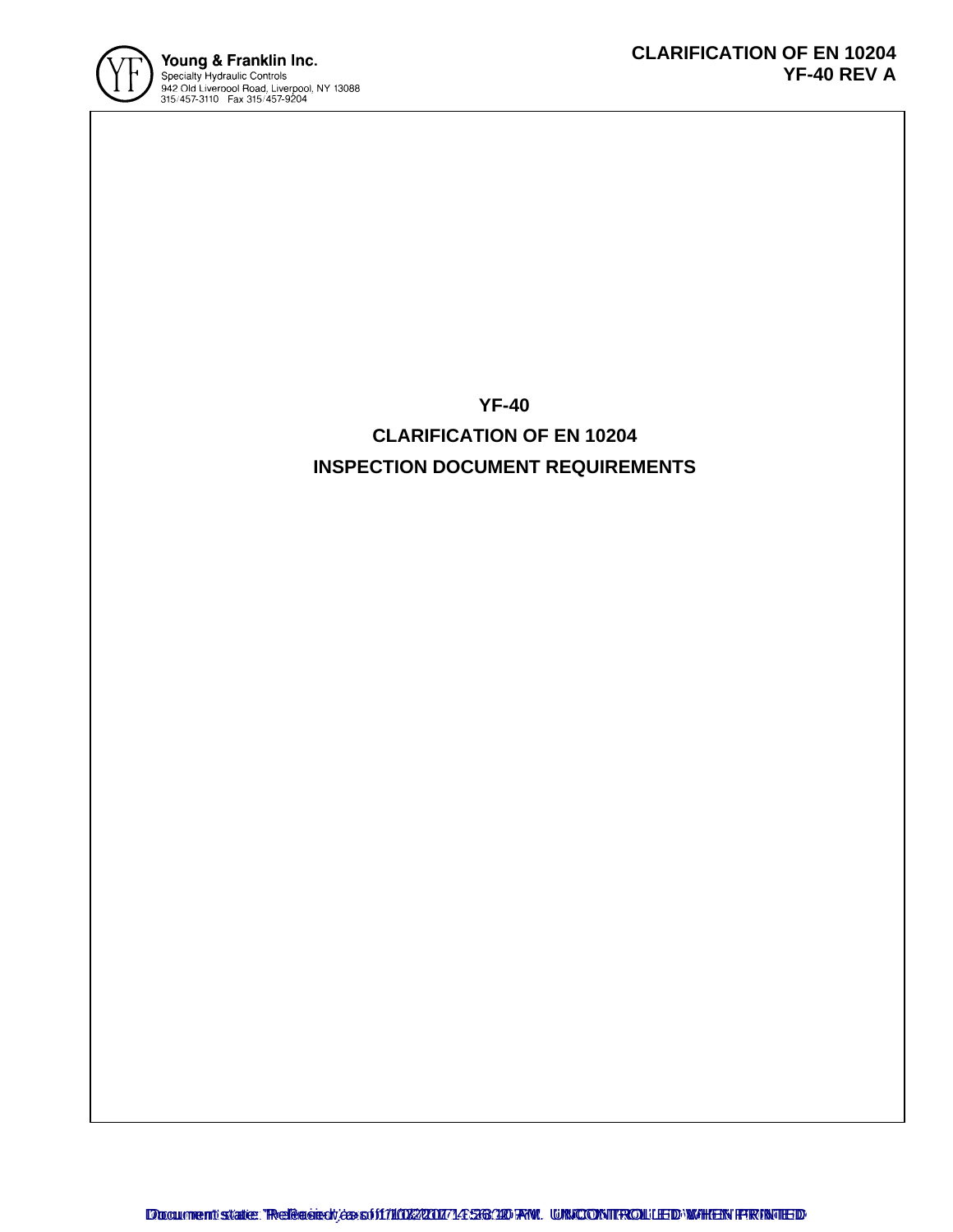



| <b>REVISIONS HISTORY</b> |  |
|--------------------------|--|
|--------------------------|--|

| <b>REVISIONS</b> | <b>DATE</b> | <b>DESCRIPTION</b>      | APP. BY    |
|------------------|-------------|-------------------------|------------|
| $\overline{a}$   | 4/14/10     | Released per ERN 018-10 | ${\sf CY}$ |
| A                | 9/15/16     | Revised per CN-005654   | CDY        |
|                  |             |                         |            |
|                  |             |                         |            |
|                  |             |                         |            |
|                  |             |                         |            |
|                  |             |                         |            |
|                  |             |                         |            |
|                  |             |                         |            |
|                  |             |                         |            |
|                  |             |                         |            |
|                  |             |                         |            |
|                  |             |                         |            |
|                  |             |                         |            |
|                  |             |                         |            |
|                  |             |                         |            |
|                  |             |                         |            |
|                  |             |                         |            |
|                  |             |                         |            |
|                  |             |                         |            |
|                  |             |                         |            |
|                  |             |                         |            |
|                  |             |                         |            |
|                  |             |                         |            |
|                  |             |                         |            |
|                  |             |                         |            |
|                  |             |                         |            |
|                  |             |                         |            |
|                  |             |                         |            |
|                  |             |                         |            |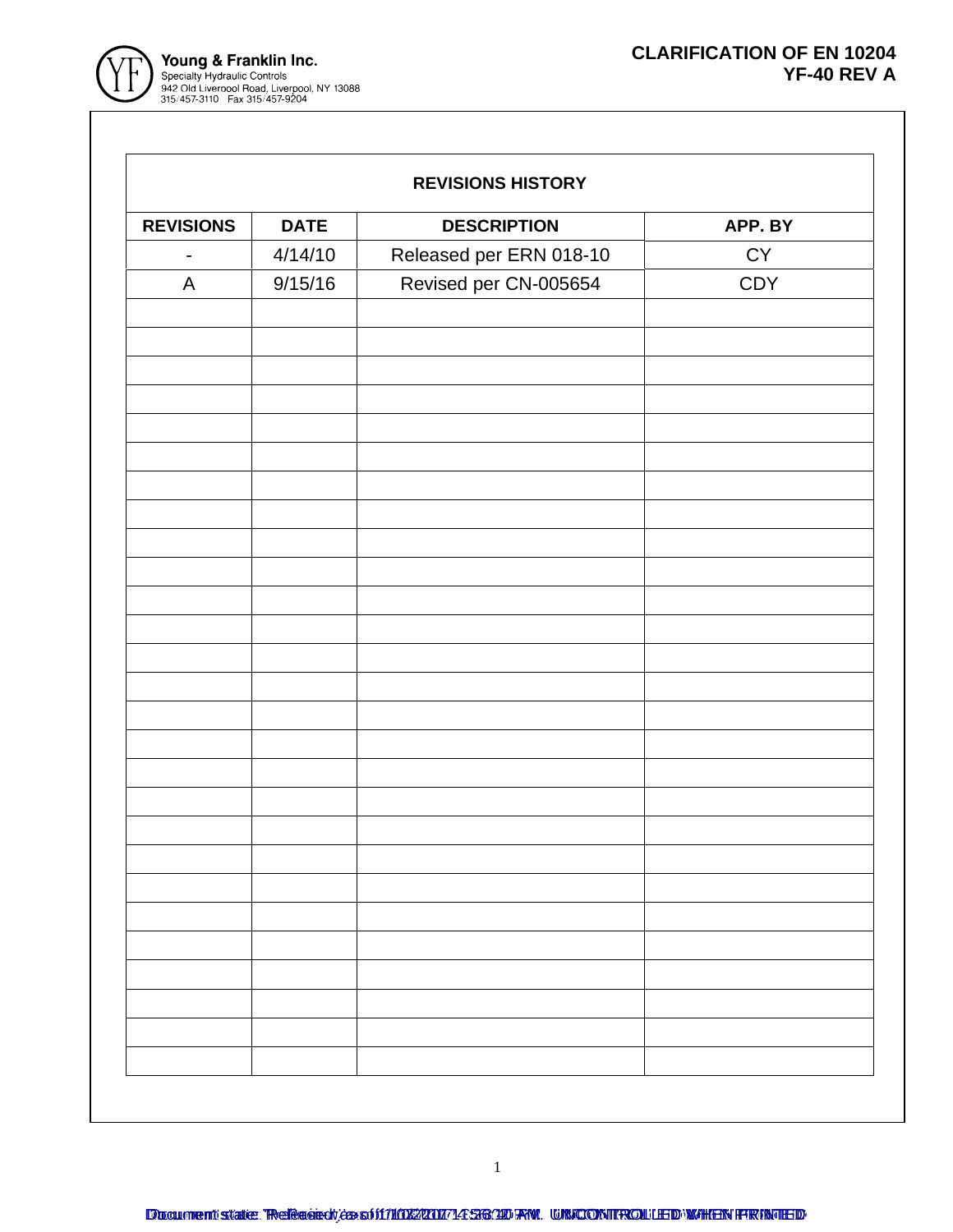## **1. SCOPE**

This specification clarifies the requirements for the different inspection document types accompanying an order supplied to Young & Franklin Inc. in accordance with EN 10204:2004. It covers deliveries of metallic products e.g. plates, sheets, bars, forgings, castings, or any method of production, as well as non-metallic products. Though this specification is intended for parts to be incorporated into products complying with the Pressure Equipment Directive (PED) 2014/68/EU, it may also be referenced for other products as required.

### **2. DEFINITIONS**

**EN 10204 Inspection Document Type -** one or more documents that meet the requirements specified in the EN 10204 standard. There are four classifications of document types. The inspection document must be signed by a responsible person(s) (name and position) outside the manufacturing department e.g. QA.

The document type hierarchy is as follows:

- Inspection Document Type 2.1 (Lower)
- Inspection Document Type 2.2
- Inspection Document Type 3.1
- Inspection Document Type 3.2 (Higher)

*NOTE: A document of a higher type is acceptable for a lower type*.

**Certificate of Compliance (C of C) -** a statement from the raw material manufacturer or supplier stating that the product shipped complies with the requirements of the order and must be signed by a responsible person(s) (name and position) outside the manufacturing department e.g. QA.

**Raw Material Manufacturer -** is any party that processes a material or part whereby its physical, chemical, or mechanical properties are altered to achieve the required specification. Examples are steelmakers, foundries, smelters, forgers, and pipe/plate mills. Examples of non-altering processes include cutting, machining and chemical passivation.

**Competent Body –** also known as Notified Body or inspection agency is any third-party established as a legal entity (headquarters with physical office) within the European Union (EU) which has recognized competence in the assessment of quality assurance systems for the manufacture of materials and in the technology of the materials concerned. For products used in pressure equipment the Notified Body must be authorized to issue a PED certificate to the raw material manufacturer.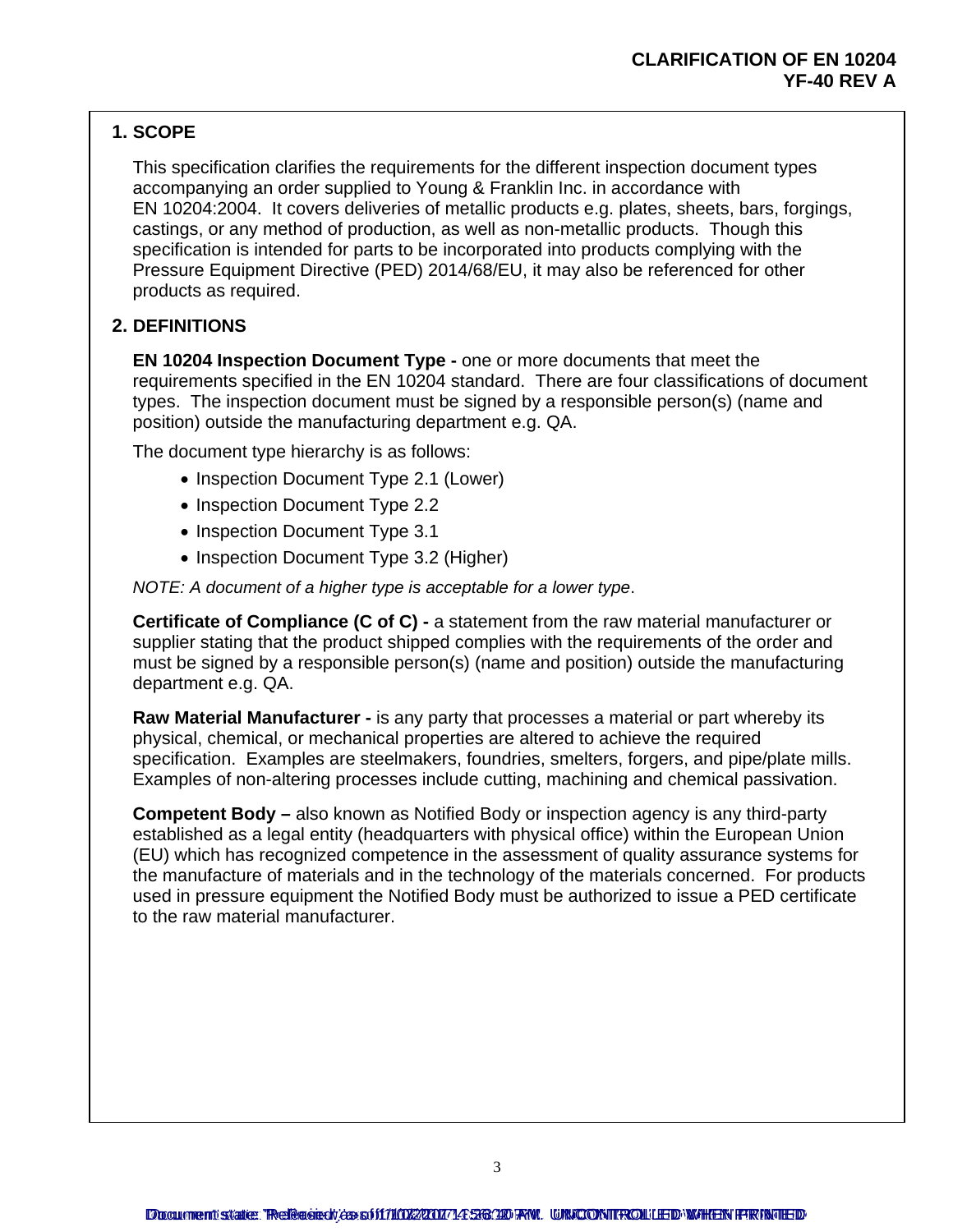**PED Certified Material Manufacturer - A raw material manufacturer with a Quality** Management System (e.g. ISO 9001) that has been registered/certified by a competent body in the EU and is certified for the specific material they are suppling. The material manufacturer should be able to provide a copy of their ISO certificate valid at the time the material was produced, naming the registrar, date issued and expiration date, the address of the registrar can be used to confirm that the registrar is a "legal entity" (i.e., the address of the registrar must be in one of the countries of the European Union (EU)).

**PED Certified Material** - Materials used for main pressure bearing parts of pressure equipment and must be produced (manufactured) either by: a PED certified material manufacturer and is accompanied with documents as stated by EN 10204 Type 3.1 or by an organization that had the material certified by a Competent Body (Notified Body) and is accompanied with documents according EN 10204 Type 3.2.

#### **3. TRANSMISSION OF INSPECTION DOCUMENT**

The inspection document must be legible and may be transmitted in paper form or electronically either by FAX or email.

#### **4. INSPECTION DOCUMENT REQUIREMENTS**

**Distributors or resellers are not the raw material manufacturer** and can only pass on the inspection documents provided by the raw material manufacturer to Young & Franklin.

#### **4.1. EN10204 Inspection Document Type 2.1**

4.1.1. Certificate of compliance

#### **4.2. EN10204 Inspection Document Type 2.2**

- 4.2.1. Certificate of compliance
- 4.2.2. Material test report or material certificate from the raw material manufacturer not heat number specific
- *NOTE: For Inspection Document Types 2.1 and 2.2 the raw material manufacturer is not required to have an ISO 9001 Certificate or equivalent.*

#### **4.3. EN10204 Inspection Document Type 3.1**

- 4.3.1. Certificate of compliance
- 4.3.2. Material certificate from the PED certified material manufacturer
- 4.3.3. A copy of the PED certified material manufacturer's ISO certificate that was valid at the time the material was manufactured. The material certificate issue date must be within the ISO certificate's issued and expiration date.
- 4.3.4. The PED certified material manufacturer must be PED certified for the specific material being supplied.
- 4.3.5. The material certificate must be traceable to a "heat" or "pour" number, state EN10204, type 3.1 as well as the material standard(s) and be signed by an authorized person outside of manufacturing department (e.g. QA).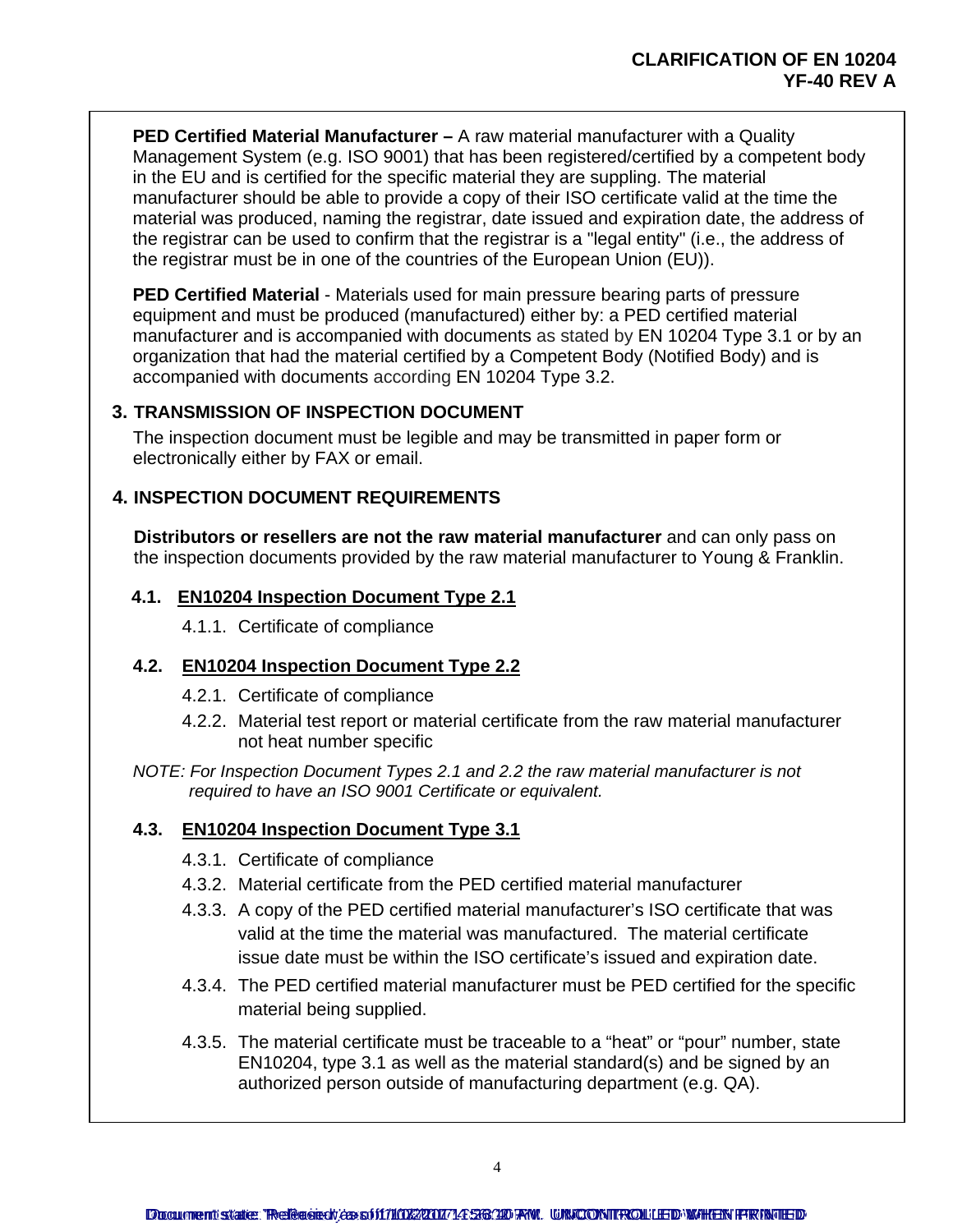#### **4.4. EN10204 Inspection Document Type 3.2**

- 4.4.1. Certificate of compliance
- 4.4.2. Material certificate prepared by both the raw material manufacturer's representative (someone outside the manufacturing department) and an authorizing inspection agency (Notified Body).
- 4.4.3. The authorizing inspection agency must be a competent body that is a legal entity established as a legal entity in the EU.
- 4.4.4. Both the raw manufacturer's authorized inspection representative and authorizing inspection agency (Notified Body) must sign the inspection certificate.
- 4.4.5. The material certificate must be traceable to a "heat" or "pour" number, state EN10204, type 3.2 and material standard(s).

*NOTE: For Inspection Document Type 3.2 the raw material manufacturer is not required to have an ISO 9001 Certificate or equivalent.*